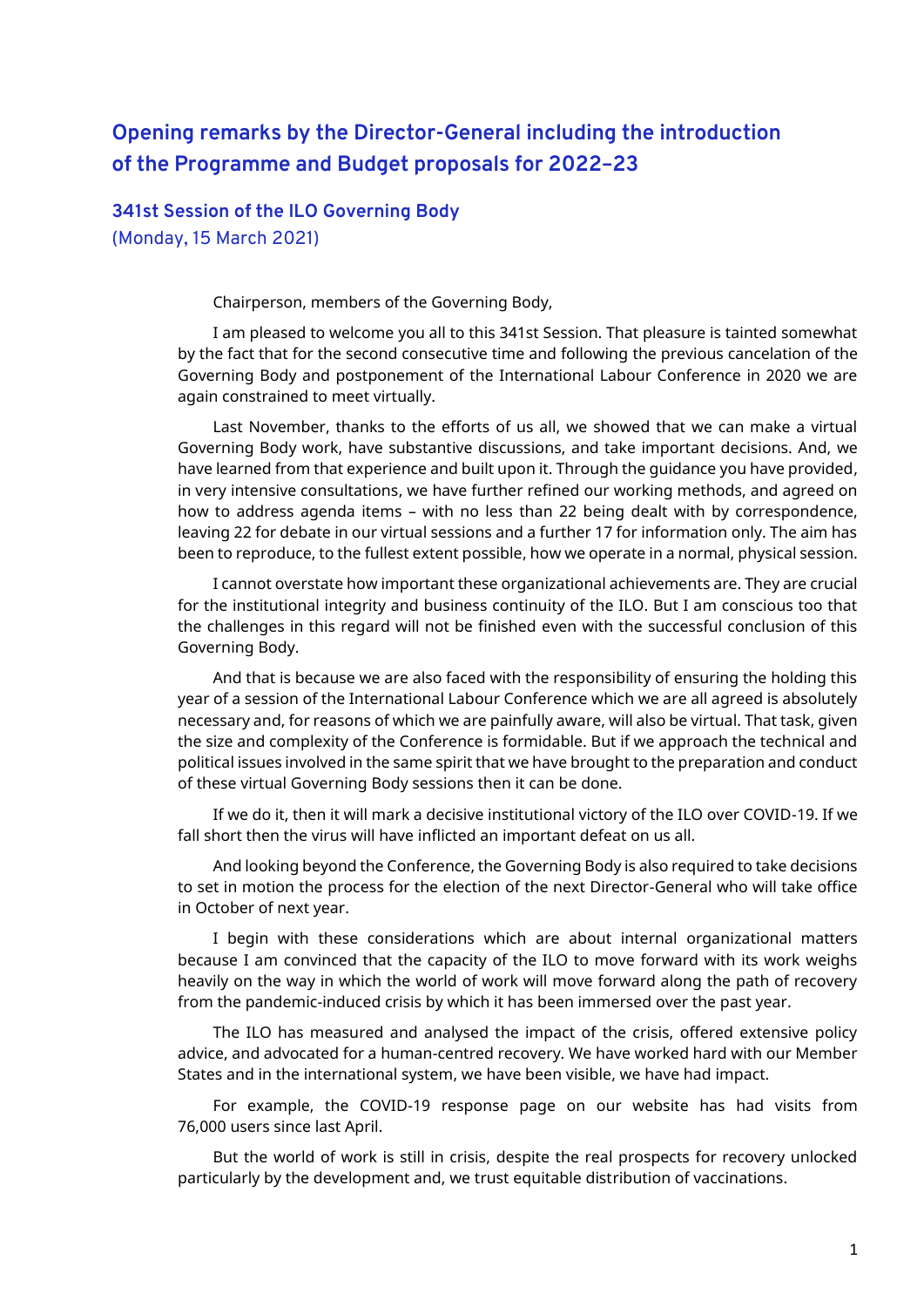And that means that the activities of the ILO now and in the months ahead must, above all, be directed at promoting and implementing the human-centred recovery, guided by its Centenary Declaration for the Future of Work. That thought obviously applies with particular force to the programme and budget proposals to which I will turn in a few moments.

But in this context let me underline also that the preparation and adoption by this year's Conference of an outcome document will be decisive in positioning the ILO as a leader in the global response to and recovery from the crisis. As we have developed the building blocks for that outcome document we have learned quite a lot: that we need a strong political, global, tripartite statement; that we must not try to renegotiate or duplicate the Centenary Declaration; that we must not simply repeat what is already in our programme and budget and strategic plan; that we must add real value; and that we must get to the Conference with the highest degree of convergence and agreement. That is asking a lot. But we should not think we can do less.

The agenda of our meeting reminds us all of the broader multilateral context to the ILO's own activities. This is not new. The challenges and opportunities of UN reform have already been the subject of intense debate here. And we have a clear mandate from the Centenary Declaration to reach out for greater policy coherence in the multilateral system.

So the fact that both issues are again on our agenda might seem no more that the continuation of an ongoing conversation. But I think our current circumstances make them more than that. Because the traumatic experience of the pandemic not only requires us to focus on the effectiveness of multilateralism with greater intensity but also injects a new sense of urgency and purpose. That is evident from discussions in other organizations and I hope will find an echo here, an echo which generates action. The documents presented to the Governing Body are designed to facilitate your guidance on this. They provide a full and honest account of the ILO experience of UN reform and also of what we are doing and could in the future do in cooperation with other international organizations. It is an area where innovation, creativity, and ambition might be expected of us and beneficial to those we represent.

We will be returning as well to themes which were of high priority pre-pandemic but which have been "paused" in the move to virtual Governing Bodies. But they have lost none of their relevance.

We are, you will recall, required by the terms of the 2019 Conference resolution, to return to the question of possible inclusion of safe and healthy working conditions in the ILO framework of fundamental principles and rights at work. This is no small matter; indeed its significance could hardly be clearer than in the midst of a global pandemic. There are important political and technical issues to be addressed, but cutting through them basically the Governing Body has to answer two sequential questions: does it want to designate occupational safety and health as a fundamental principle and right; and if the answer is "yes" how would it proceed to do so?

In similar vein, it is the moment, on the basis of the report of a meeting which reflected divided opinion, for the Governing Body to set a much-needed clear forward path for ILO action on global supply chains, something which has proven elusive since the Conference debate of 2016.

It is not for me, now, to comment on the merits of the diverse positions that have been repeatedly expressed here on this matter. But it is my responsibility to confront the Governing Body with a simple reality. Global supply chains are important to the world of work and raise major issues which are under active discussion elsewhere. There are expectations of the ILO, expectations that if not met may mean that these important issues will be dealt with in other places, instead of in this unique global tripartite forum where, you may think as I do, they properly belong. And we would all be diminished if that happened. I am confident that it will not.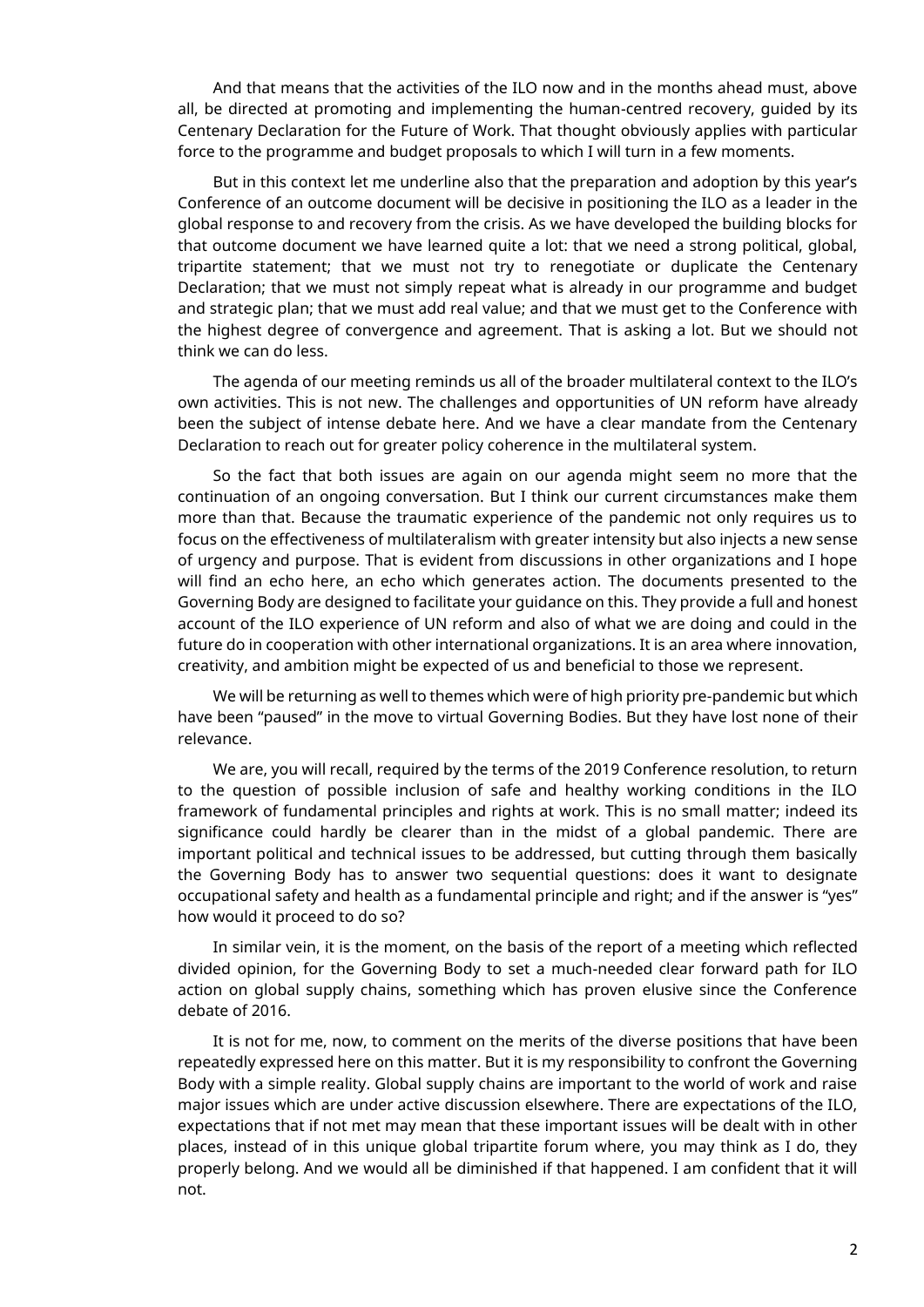As always at this stage of Governing Body proceedings, I have some reflections to make on the country-specific items before us. I generally do so without reference to the substance, confining myself to issues of process. I will stick to that precedent in respect of the Bolivarian Republic of Venezuela and Bangladesh, but depart from it with regard to Myanmar because there is obvious need to do so.

The case of the Bolivarian Republic of Venezuela is now at a point where the procedures that flow from an article 26 complaint are practically exhausted with the Governing Body in unfamiliar or indeed unprecedented territory. By contrast, in the case of Bangladesh, the opposite is true and there appears to be real prospects, at this early stage of resolving the issues involved through dialogue and a road map of cooperation for which the Governing Body called at its last session.

Notwithstanding these contrasts, the three criteria I always urge on the Governing Body apply equally to them:

- Process: we must act strictly and impartially in accordance with the procedures set out in our Constitution.
- Principle: our task is to have the ratified Conventions concerned applied in full, no less and no more.
- Perseverance: our efforts must be directed tirelessly to find consensus with a view to producing results which are not always immediate.

The case of Myanmar is different. We are not in the situation of an active article 26 complaint but faced with dramatic and tragic events in which the lives of peaceful demonstrators are being taken, and the basic principles of justice, rights, and democracy are at stake. It is this, as well as the ILO's long involvement in the country, which has been so instrumental in bringing historic change that makes our debate necessary and timely. I trust we will come together in delivering without equivocation the message that these circumstances demand of us.

There is much else of substance before the Governing Body. We have the opportunity to sharpen our understanding of key issues of productivity and decent work and what the ILO should be doing to address them appropriately and strategically. We will return to the ILO strategy to promote the rights of indigenous people for inclusive and sustainable development.

I will turn now to the programmatic and financial issues on the agenda, including of course my programme and budget proposals. In this regard, let me first refer to the items which provide important background to those proposals or are relevant to the Office's capacity and working methods for their implementation.

As instructed by the Governing Body at its last session, we have provided preliminary information on how COVID-19 has impacted the delivery of the programme and budget for the current biennium specifically in 2020. This addresses both programmatic content and the financial underspend resulting particularly from the impossibility of travel and the cancellation of physical meetings. At this stage, this information is presented for information and guidance, but it is clear that at the end of the biennium important decisions of a financial nature will need to be made. Further proposals, with significant financial implications are also before the Governing Body on the use of the 2018–19 net premium.

It is worth keeping both of these resource points in mind when considering the programme and budget proposals themselves.

Similarly, the continuing pursuit of better performance, greater efficiency and effectiveness which has been a common denominator of every programme and budget I have presented, with this one no exception, finds expression in a number of documents before the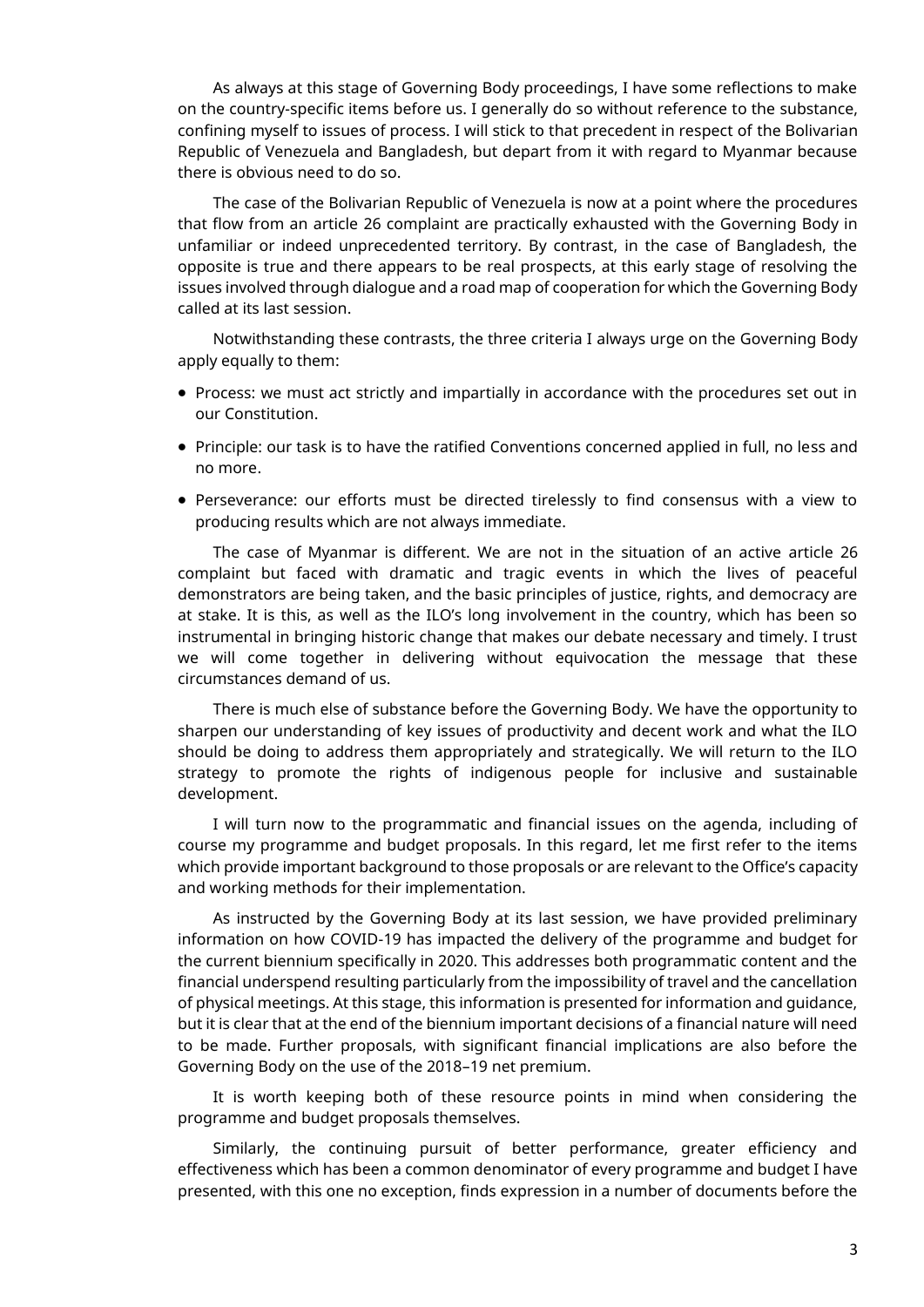Governing Body. That is notably the case for the human resource strategy and the information technology strategy on which there are updates, and the development cooperation strategy for which we present an implementation plan.

And in a different way, but no less importantly, the first report of the tripartite Working Group on full, equal and democratic participation addresses issues of basic significance for the optimal governance of our Organization.

## **Introduction of the Programme and Budget proposals for 2022–23**

Turning now to my programme and budget proposals themselves, I can summarize their rationale and content in three key ideas: continuity; adaptation; and improved performance.

Continuity is practically a choice imposed by previous decisions of the Governing Body, reflected for example in the Strategic Plan adopted last November, to make the operationalization of the Centenary Declaration the guiding star for the Organization. That is what defined the programme for the current biennium, and it can hardly be considered a task of just two years.

This is why the eight proposed policy outcomes focus on the same areas as do those currently in place: the tripartite constituents and social dialogue; international labour standards; economic, social and environmental transitions full employment and decent work for all; sustainable enterprises; skills and lifelong learning; gender equality and equal opportunities; protection at work; and social protection for all.

The elements of continuity in these policy outcomes are clear, and they add up to the robust and coherent approach to the implementation of the ambitions of the Centenary Declaration that we have already committed to and from which it makes no sense to depart.

But, continuity must be combined with adaptation, above all the incorporation into each of the policy outcomes of the lessons and challenges generated by the social and economic impact of COVID-19, and the actions required to make the ILO the agent of human-centred recovery that we all wish it to be.

The Governing Body will note too that the outputs under each policy outcome are framed to increase the capacity of constituents to address the relevant issues and with reference to the international labour standards concerned. These permanent ILO comparative advantages, normative and tripartite, are the thread running through everything that is proposed.

It will note also that the establishment or consolidation of external partnerships is given emphasis, precisely because we want to be coherent about policy coherence.

And it will note that we continue to align policy outcomes with key SDG targets. The ILO was a first mover in aligning its programme with the UN-2030 Agenda. It is clear, one decade out, that we must stay the course to the end.

In this context of continuity and adaptation, a particular effort is made in my proposals to strengthen organizational performance. This is evidenced in the reinforced enabling outcomes, in the strengthened results framework, and in the proposed unit to drive knowledge and innovation across the Organization. The Office has made considerable progress in these areas and we have learned lessons particularly from our work in response to the pandemic. But we know that more needs to be done, and we are aware that across the multilateral system dedicated capacity in these areas is recognized a best practice. So I believe this is the logical next step.

In this connection, let me add that, as the Turin Centre Board is engaged in a major reexamination of its business model there will be major opportunities to harness further the expertize of the Centre not only in respect of knowledge and capacity-building but in innovation too.